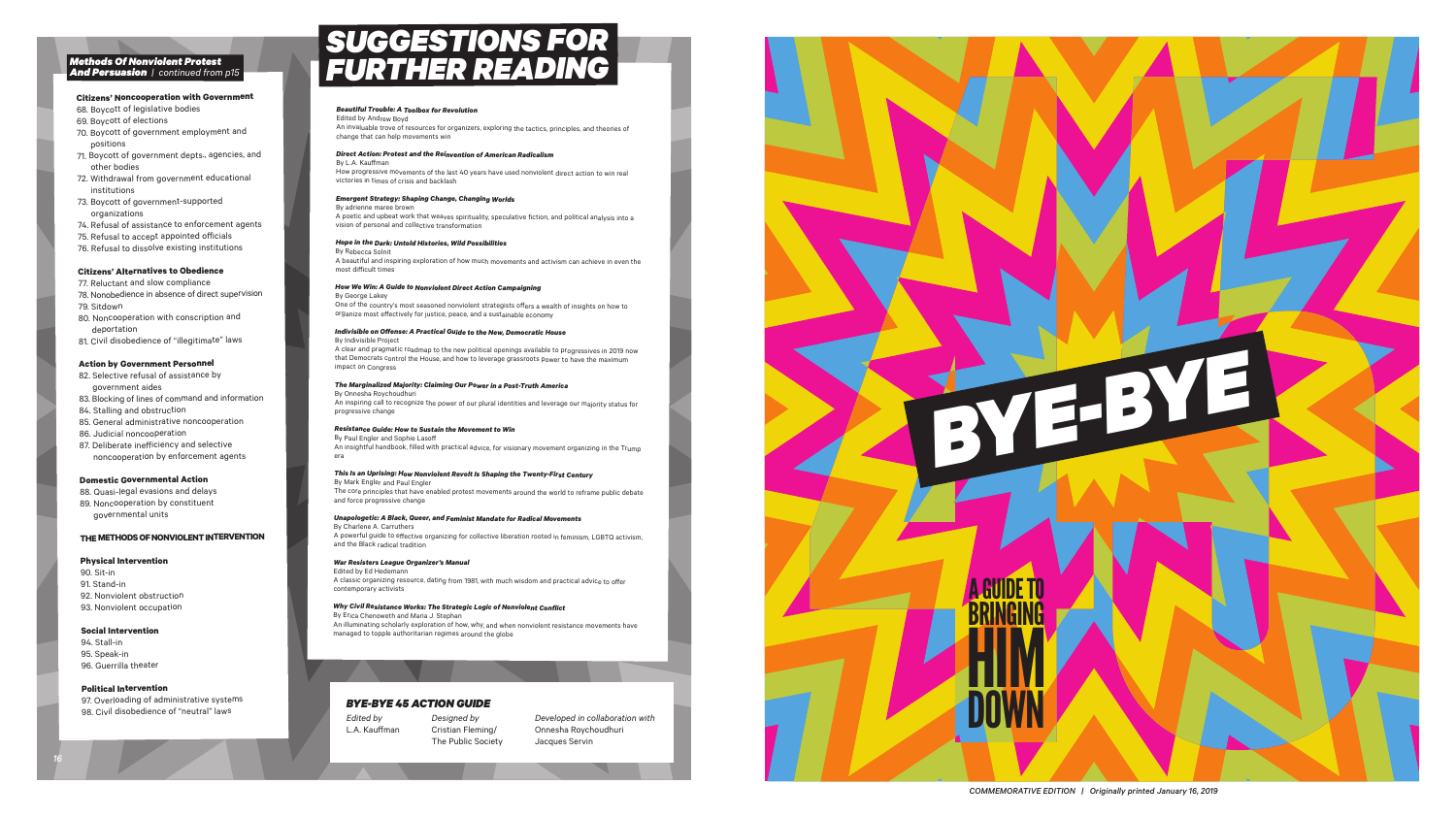# *INTRODUCTION*

# We have the power to bring Trump down.

You might not feel this in your bones, but the resistance to Trump has already accomplished an extraordinary amount. More people have taken part in protests since Trump took ofice than at any other period in U.S. history, even the height of the Vietnam antiwar movement. Between 14 and 22 million Americans marched in the streets in the year and a half after the inauguration, and millions more have risen up in other ways: speaking out, flooding their representatives with phone calls and postcards, mobilizing voters, and much more.

During Trump's two years in ofice, all of this protest and organizing provided a formidable counterweight to the administration's actions: defeating some key initiatives like Obamacare repeal, slowing the rollout of further repressive measures, and creating crucial noise and friction around those fights, like Kavanaugh, that we could not win. It energized bold progressive leaders to stand up, and helped mobilize huge numbers of volunteers to flip the House and many other races.

But we know that's not enough; the stakes are too high. Two years into Trump's presidency, with Democrats now controlling the House thanks to extraordinary hustle from the grassroots, how do we not just resist Trump and Trumpism but actually defeat them, building the future we want? How do we bring Trump down?

Bringing him down can of course mean many things. Most modestly, it can mean blunting his policy initiatives, tying his hands, obstructing his policies. More ambitiously, it can mean forcing him from ofice — whether that takes the form of resignation under pressure, impeachment and conviction, removal under the 25th Amendment, or defeat at the ballot box in 2020.

These paths to removing Trump complement each other: pushing for impeachment, say, can undermine the aura of legitimacy that enables Trump to move his policies through Congress, even if

we're unlikely to muster the two-thirds Senate vote that would be required to convict. We can't know now which mechanism will best undermine this authoritarian presidency, and we don't need to: For the grassroots resistance, the key task is to keep building the pressure that makes all of these scenarios more likely  $-$  and to do so in the most targeted and strategic ways possible.

Fortunately, there is a powerful body of collective wisdom we can turn to for guidance. Movements of the past offer concrete lessons and inspiration for moments like this one. Time and again, against long odds, popular movements around the world have dislodged dictators, overturned authoritarian policies, an<sup>d</sup> advanced progressive goals. The people most a<sup>f</sup>ected by injustice have created powerful roadmaps to action. This action guide highlights a range of key insights gained from these movements and, where relevant, updates them.

The lessons are powerful but straightforward. Target institutions and leaders who support Trump — not Trump himself. Turn the political heat way up on leaders who say they oppose Trump but who in fact collude in treating him as a normal, legitimate president. Take leadership from those who are most a<sup>f</sup>ected by the injustices we're fighting. Put forward a bold vision of what we want, not just what we oppose. Mobilize our side, and bring more people over to it, rather than trying to persuade Trump's most diehard base. Look for ways to withdraw consent and cooperation, or to pressure those in power to withhold theirs.

Use all the tools in the activist toolbox. Be creative. Find joy and humor in the fight — we're most powerful when we build movements that sustain rather than deplete us. Hold on to a sense o<sup>f</sup> our collective might, and remember what we've accomplished so far, but don't rest on any laurels: Now is the time to dream big and act boldly.

### *by L.A. Kaufman*

## Here's a paradox: The best way to bring down Trump may be to *not* focus political energy on him.

Imagine the Trump presidency as a temple — say, in the style of the Greek Parthenon but with the tackiness of Ancient Rome at its most vulgar and corrupt. If you want to bring it down, you don't go pounding at the roof, just as you don't hammer on a tabletop to collapse a table. Instead, you weaken or remove the pillars that support it and hold it up.



All governments rely on the consent of the governed. They also rely on a huge array of people and institutions to confer legitimacy upon them and cooperate with them in ways large and small. When the leader or the government is corrupt, unfit, or came to power through questionable and undemocratic means, this everyday cooperation takes on the sinister character of collusion.

That is the most striking fact about Trump: From the time he first hit the campaign trail, his rise to power has been possible only because of enablers who treat him as a legitimate public figure or otherwise cooperate with his presidency. Nearly every member of the Republican Party has been complicit in Trump's reign — but so have a great many

Democrats, either tacitly or openly, as when Senator Chuck Schumer cooperated in fast-tracking Trump's judicial nominees. Twitter has allowed Trump to continue to use their platform despite repeatedly violating their terms of service; over and over again, major news media have repeated his lies without naming them as such and given outsized airtime to Trump's every utterance.

Scholars of authoritarianism, like Harvard political scientists Steven Levitsky and Daniel Ziblatt, authors of the book *How Democracies Die*, underscore the crucial role of gatekeepers in either advancing or resisting autocratic rulers and rule. But the scholars have little to say about how to respond when gatekeepers abdicate that role, and when the normal checks and balances of our political system no longer function as they should.

That's of course where grassroots movements and nonviolent civil resistance come in: We have the potential to be the crucial check on a system that's dangerously out of balance.

*Continued | p4*



Ever since the 2016 presidential elections, we've been served a million versions of what amounts to the same tired story. Whether it's woven through the pages of the New York Times or written in all-caps on the Facebook page of your self-appointed-pundit uncle, it's usually goes something like this: We've never been more divided. We need to reach across the aisle, "look past" our identities or diferences — even if it's to hold hands with avowed bigots — if we're ever going to move forward.



Another story that's always on tap? That we're screwed. We can protest all we want, but our system is so corrupt that there's really no point.

At their core, these narratives are both pretty dang cynical. Also? They don't make a whole lot of sense. (Before we go on, a quick reminder that the majority of Americans did not vote for Donald Trump.) In reality, Americans are shifting left on issues such as equal pay, gay marriage, single-payer health insurance, and affordable (or free) access to education. In other words, we're far more aligned on issues that <sup>a</sup>fect our daily lives than the daily news cycle may lead us to believe.

*But what about the white working class?* We've been told we can't win unless we reach out to this monolithic entity and stop "playing identity politics." Well, it turns out that the majority of the working class are actually people of color. (Also, can we stop talking about the white working class as though they're a single movement of pitchfork-wielding, MAGA-hat-wearing bigots? It just ain't true.)

There's some basic math we need to reckon with here. The percentage of Americans who are straight white men — the historical flavor of choice for those who wield power in this country — amounts to fewer than 30 percent of Americans. That means the marginalized Americans among us — the queer folk, the black and brown, the immigrants, the women — are indisputably the majority. Throw in our white male progressive allies and we're talking about a supermajority. If we want to win, we don't need to "reach across the aisle" so much as reach out to our prospective allies to ensure they recognize our shared interests, and the power we have as a movement.

*Continued | p12*

**To Weaken Trump, Target His Enablers** By L.A. Kaufman *3*

- **Act Like the Majority We Already Are**  By Onnesha Roychoudhuri *3*
- **Focus on The Pillars of Support** By OTPOR! *(Excerpt from* CANVAS Action Guide*) 4*
- **Polarize Through Protest** By Paul Engler and Sophie Laso<sup>f</sup> *5*



- **Put Forward a Transformative Vision** By George Lakey *(Excerpt from* How We Win*) 6*
- **Shift the Spectrum of Allies** By Joshua Kahn Russell/*Beautiful Trouble 7*
- **PSA: Listen to & Follow Those Most Afected By Injustice** By Onnesha Roychoudhuri *10*
- **Find Your Place in the Movement 11** Find Your Plac<br>By L.A. Kauffman
- **Principles Of Emergent Strategy** By adrienne maree brow *13*
- **Methods of Nonviolent Protest and Persuasion** By Gene Sharp *13*
- **Questions to Ask Before You Take Action** By Lisa Fithian *14*
- **Suggestions for Further Reading** *16*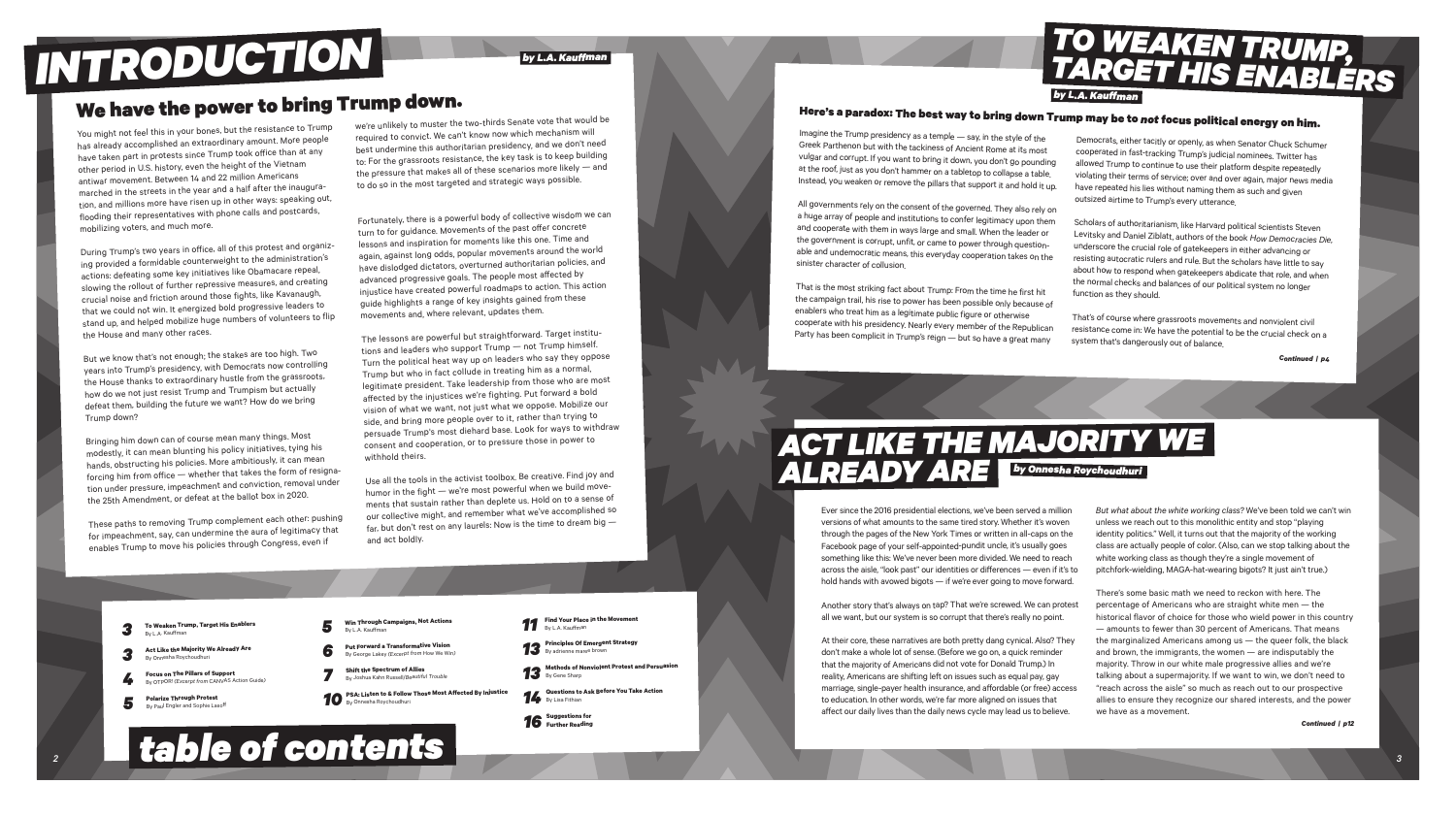# *FOCUS ON THE PILLARS OF SUPPORT*

*The strategy of focusing on the pillars of support that hold up an authoritarian regime was first fully articulated by Otpor!, a grassroots civic association whose skillful organizing drove Serbian strongman Slobodan Milosevic from o<sup>f</sup>ice in 2000. This excerpt from the group's action guide outlines the analysis and vision that shaped their organizing and helped them win.*

### Define pillars of support

By themselves, rulers cannot collect taxes, enforce repressive laws and regulations, keep trains running on time, prepare national budgets, direct tra<sup>f</sup>ic, manage ports, print money, repair roads, train the police and army, issue postage stamps or even milk a cow. People provide these services to the ruler through a variety of organizations and institutions. If people stop providing these skills and services, the ruler cannot rule.

Once we understand that this is the nature of political power in society, we must understand how power is exercised. The people are the main holders of power in society, but they are much more e<sup>f</sup>ective at exercising that power when they work together in the form of organizations or institutions, such as the police, civil servants, labor groups, business groups, etc. Some of these organizations may support your opponent and others may support your movement.

We call these supporting organizations pillars of support because they support the power structure in society. At the beginning of a nonviolent struggle, it is likely that many of these organizations provide support to your opponent. If these organizations and institutions begin to withdraw their support from your opponent (and some may even start actively supporting your movement), your opponent will no longer be able to maintain control.

*Continued | p12*

*by Otpor!*

It's not a bad thing to protest Trump himself — it's useful to counter his lies and to have high-visibility displays of opposition to his abuses. But if we fail to pull away the sources of his support, we could protest Trump until we're blue in the face without ever bringing him down.

Targeting Trump's enablers entails putting pressure on Democrats as much as — or in some cases more than — Republicans. Democrats are generally more susceptible to progressive pressure than Republicans, because progressives are a part of their voting base. And Democrats have considerably more power to impede Trump's actions than they've been willing to employ. Now that Democrats control the House, they have the power to hold hearings and conduct investigations that shine a spotlight on Trump's corruption and duplicity. They also can pursue impeachment. While Democrats don't have a majority in the Senate, they have a variety of means they could use there to slow or thwart Trump's agenda — they could withdraw cooperation by, say, refusing to show up and

> This message is wrong. Dangerously wrong. In recent decades, scholars have pushed back against the monolithic myth with numerous accounts of how protests changed public opinion, shaped policy, and altered the course of history. There's even quantitative evidence: A study by Daniel Gillion at the University of Pennsylvania analyzed civil rights legislation from the 1960s through the 1990s and found that every 10 protests in a representative's district made that representative one percent more likely to vote in favor of civil rights issues—a minor but nonetheless demonstrable effect on legislative progress.

thus denying a quorum, by filibustering, or by using other procedural maneuvers to gum up the works. This strategy also means looking outside government to the institutions and entities that are helping Trump stay in power. Twitter, for instance — just imagine how much weaker Trump would be if he were banned from the platform for violating their terms of service, as he's done many, many times. What about a sustained campaign to make that happen? Twitter has ofices in Atlanta, Boston, Boulder, Chicago, Detroit, Los Angeles, Miami, New York, San Francisco, and Seattle — all excellent targets for protest and pressure.

> Martin Luther King Jr. presented a powerful explanation of this process in his "Letter from Birmingham Jail." Responding to criticism of disruptive protests that had culminated in violence, King wrote, 'We who engage in nonviolent direct action are not the creators of tension. We merely bring to the surface the hidden tension that is already alive. We bring it out into the open, where it can be seen and dealt with."

It's easy to lose this perspective when your movement is on the defensive and responding to events as they arise, which was how many of us staggered through the early part of Trump's presidency. When bad things happen at a fast and furious pace, mobilizing a crisis response is a worthy thing to do, and sometimes the best that you can. You register opposition to the horrors, in the hope that doing so will hold off some of the damage.

Many groups and individuals in the resistance have already been following some version of this strategy, and doing so with persistence and skill. To dream big and push for what we really want – Trump out of office, and robust progressive alternatives — we'll need not only to continue this work but to escalate the pressure: creatively, nonviolently, and in the words of the direct-action group Rise and Resist, "with all the joy we can muster."

### *To Weaken Trump, Target His Enablers | continued from p3*

*Protesting often creates political polarization — and that's a good thing, say Paul Engler and Sophie Lasof, the authors of* Resistance Guide: How to Sustain the Movement to Win*, a 2017 action manual they produced in collaboration with Momentum, a training institute and movement incubator. Movements are often criticized as being too divisive or too impolite, but forcing people to take a side is typically how they win.* 

For social movements, protest is the most efective means of polarizing an issue. Research shows that perceptions of protest as violent or destructive of property tend to discourage participation and make a movement less efective. Confrontation, however, is not the same as violence. Confrontational tactics can draw people to a cause, even when the protesters are criticized as too abrasive.

You wouldn't always know it. The message that protest doesn't work is deeply ingrained in our political and popular culture. Anyone who tries to join a demonstration will hear the same refrain: No one is listening to you. No one cares. You're just preaching to the choir. You're too disruptive. You're too angry. You're making a lot of noise and accomplishing nothing.



Our society is adept at shutting out the voices of ordinary people. Corporations spend millions on advertising. Celebrities dominate airtime. Wealthy constituents have the attention of elected <sup>o</sup>ficials. In a democracy, protest is the most efective way to seize the microphone in the absence of either money or fame.

Protests capture the attention of the media and the broader public. They shine a spotlight on issues that those in power would otherwise ignore. And after heightening awareness, protests force people to take a position. Protest asks, "Which side are you on?"

Even though confrontational tactics may cause discomfort, they force people to make a choice, to view an issue in terms of right and wrong.

*WIN THROUGH*

*CAMPAIGNS,*

*NOT ACTIONS*

Movements almost never win what they're seeking through individual protests. When they win, they do so through sustained campaigns of targeted pressure, made of many di<sup>f</sup>erent actions.

But we now have new political openings. Thanks to the extraordinary grassroots hustle that swayed so many races in the midterm elections, we can think bigger. Now is a perfect time to step back and consider how our movements can go beyond pop-up protests that simply voice disagreement into sustained campaigns of pressure designed to isolate, weaken, and ultimately defeat the Trump administration.

Campaigns of direct action and civil resistance have a logic di<sup>f</sup>erent from that of electoral campaigns. As Dr. Martin Luther King famously put it in his "Letter from a Birmingham Jail," nonviolent direct action seeks to create a crisis for those in power, placing them in a position where they are forced to negotiate or concede.

A single protest, no matter how large, almost never has that kind of e<sup>f</sup>ect. To create a crisis for an obstinate opponent, you have to impart a sense of mounting pressure., You do that through sustained action and planned escalation.

Show up outside Senate Minority Leader Chuck Schumer's o<sup>f</sup>ice once with a crowd of several hundred demonstrators to demand that he stop cooperating with Trump, and he'll notice, but he can shrug it off. Organize a series of protests, and he'll find them less easy to dismiss or downplay. Design them to get larger and larger, and you'll start really getting his attention. Add in stronger tactics of nonviolent direct action – maybe a small blockade of his o<sup>f</sup>ice door one week, followed by a larger blockade the following week, followed by a small ofice sit-in, followed by a larger ofice sit-in – and you become a problem he can't ignore.

Thinking through a campaign plan will change how you design each action. If you're planning a protest as a one-off event, you'll almost certainly be trying to make it as big and as strong as possible. You'll throw everything into it and call in all your supporters, hoping for a big turnout and a huge splash.

If instead you're thinking about each action as a step in a sustained pressure campaign, you'll approach things di<sup>f</sup>erently. You might purposely start with something small, so that you can

*By L.A. Kaufman*

*Continued | p10*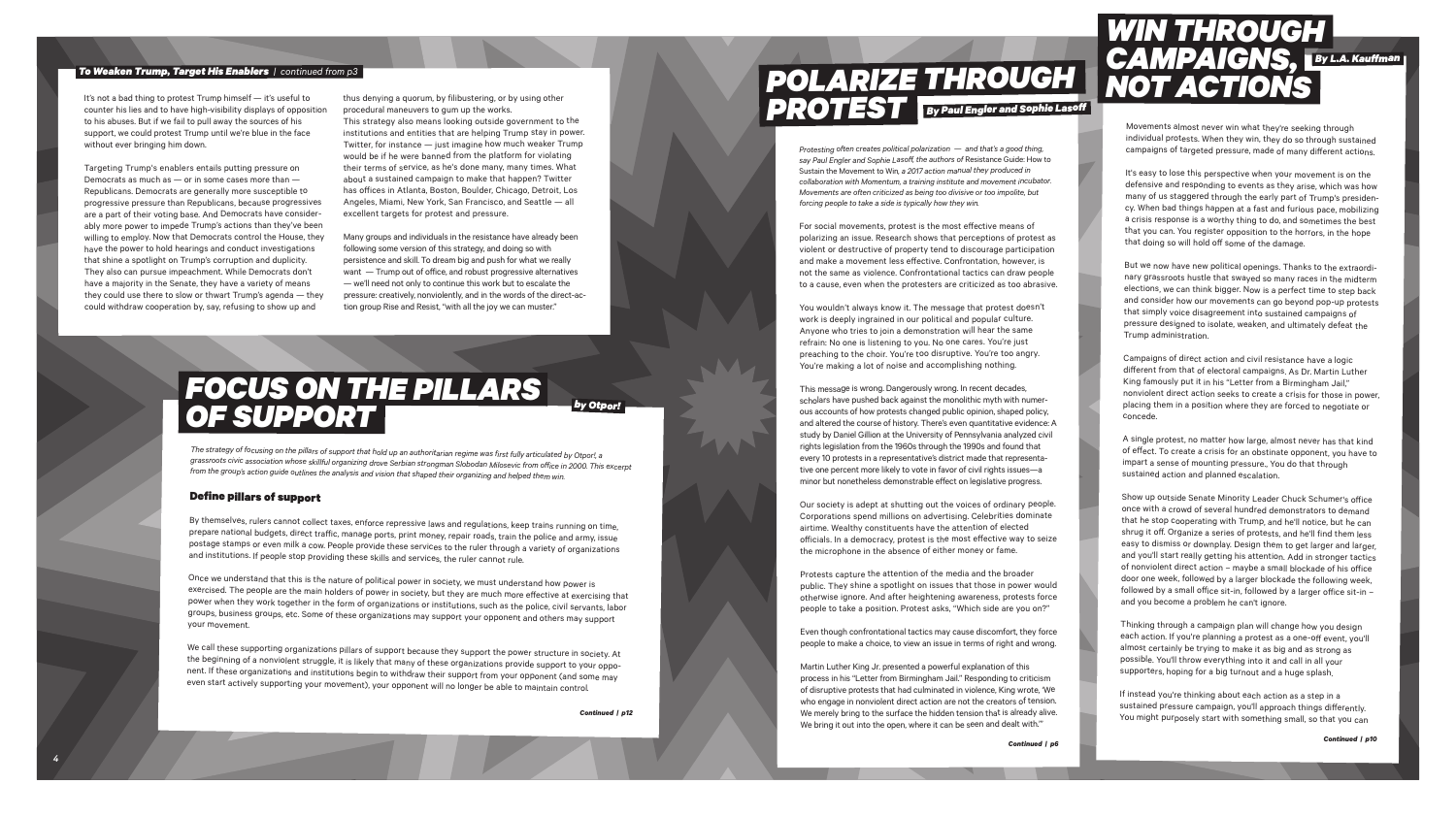This is the response to offer those who say that protest is too disruptive. Protest polarizes, and successful polarization moves people from neutral to taking a stand.

### Not Everyone Has to Like Us

We don't need to change the minds of angry Trump supporters to win. We don't need everyone to like our movement or approve of our tactics. A large majority of the public opposed the Tea Party, yet they captured the agenda of the Republican Party. The civil rights movement achieved huge legislative victories because the public came to support the need for concerted action on civil rights even as they disapproved of the movement's tactics.

Research shows that even tactics the public dislikes can increase support for an issue. Even a movement that is seen as unpopular can continue winning people to its cause. Public opinion never gave wide support to the Occupy movement approval of the Occupy encampments often polled lower than it did for the Tea Party. Yet through Occupy, public concern over inequality grew.

Of course, this does not mean that we should be purposefully alienating. There is a fine line between protests to move people towards our side and alienating potential supporters. Protests that are disruptive or dramatize an issue should still appeal to common sense values.

### *Polarize Through Protest | continued from p5*

*George Lakey has been active in direct action campaigns for six decades and co-authored the most influential movement strategy guide of the civil rights era. In this excerpt from his 2018 book,* How We Win: A Guide to Nonviolent Direct Action Campaigning*, he explains why it's so important for movements to have a bold and inspiring vision for transformation, even -- or especially -- as they fight to respond to current injustice.*

*Come and go with me to that land, Come and go with me to that land, Come and go with me to that land, where I'm bound.*

> Most of us would decline the offer. A random van might be going anywhere. Most of us do like to choose our destinations.

This is the chorus of one of the great old black spirituals expressing a deep need of human beings: to move toward the light, rather than simply flee the darkness. We won't get mass movements that can sustain the struggle for major change in the United States until we align ourselves with the human need to know where we're going.

The feminist activist and author Grace Lee Boggs put it this way:

People are aware that they cannot continue in the same old way but are immobilized because they cannot imagine an alternative. We need a vision that recognizes that we are at one of the great turning points in human history when the survival of the planet and the restoration of our humanity require a great sea change in our ecological, economic, political, and spiritual values.

U.S. political culture has become vision-averse in recent decades, a trend that accompanied the decline of the left since the 1980s. The decline of vision on the left was one reason most movements had trouble retaining the mass support they'd earned previously.

Activists said, "Come and go with us because we are protesting this or that injustice."

If a bystander asked, "But where are you going?" the bystander would have gotten no answer. Movements lost sight of the land to which they were bound. Activists thought if they simply described vividly enough how terrible climate change is, or how unjust racism or sexism or

poverty is, masses of people would reorder their priorities and join them. That's not the way it works.

Join me in a thought experiment: if we were walking along on the sidewalk and a vanload of strangers stopped on the road alongside us and rolled down the windows, and someone inside asked if we'd like a ride, we might be interested. Chances are, though, we'd ask, "Where are you going?"

A vision is not the same as a blueprint. It's a model that evolves as more people join and offer creative input, although the principles are clear.

The fully developed vision includes rigorous backup for the policy wonks in the room, but it is presented in its most common sense version so people can see and feel what it will be like to have, for example, an economy that puts them first instead of profits.

**Vision builds credibility.** This is a cynical, fearful, and despairing age. People know it's easy to praise some values, then rush on to condemn this or that — politicians use that formula all the time.

In 2016 Pennsylvania went, barely, for Donald Trump after a poll found that 72 percent of voters believe "old ways don't work and it's time for radical change." An independent movement can go farther and o<sup>f</sup>er much more credibility than a real-estate billionaire. Are we willing to envision what the radical change that 72 percent of voters wanted would look like?

### *by George Lakey PUT FORWARD A TRANSFORMATIVE VISION*

According to many savvy strategists, the way to do that is not by trying to convert Trump voters. It's by building on the support we already have — and shifting people who are neutral closer to our side. There may be some Trump voters who can be reached through dialogue, and there's certainly value in those exchanges for those who are willing to engage in them. But from a strategic point of view, that's not a good use of progressive energy.

This excerpt from the 2012 action guide, *Beautiful Trouble: A Toolbox for Revolution*, assembled by Andrew Boyd, advocates a very diferent organizing and mobilizing strategy. In it, Joshua Kahn Russell urges us to analyze who our real bases of potential

### **Exerpted from** *Beautiful Trouble***:**

Activists are often good at analyzing system social problems, but less good at thinking systematically about organizing.

Activism is about using your power and voice to make change. Organizing is about that, too, but it's also about activating and empowering others. It helps to think in terms of groups. Successful movement-building hinges on being able to see a society in terms of specific blocs or networks, some of which are institutions (unions, churches, schools), others of which are less visible or cohesive, like youth subcultures or demographic groupings.

Analyzing your spectrum of allies can help you to identify and mobilize the networks around you. A spectrum-of-allies analysis can be used to map out a campaign or to strategize for a whole social movement.

Here's how a spectrum-of-allies analysis works.In each wedge you can place di<sup>f</sup>erent individuals (be specific: name them!), groups, or institutions. Moving from left to right, identify your active allies: people who agree with you and are fighting alongside you; your passive allies: folks who agree with you but aren't doing anything about it; neutrals: fence-sitters, the unengaged; passive opposition: people who disagree with you but aren't trying to stop you; and finally your active opposition.

Some activist groups only speak or work with those in the first wedge (active allies), building insular, self-referential, marginal subcultures that are incomprehensible to everyone else. Others behave as if everyone is in the last wedge (active opposition), playing out the "story of the righteous few," acting as if the whole world is against them. Both of these approaches virtually guarantee failure. Movements win not by overpowering their active opposition, but by shifting the support out from under them.

**After the 2016 elections, media rushed to figure out why working-class white people voted for Trump. The implication, stated or unstated, was that progressives and Democrats should focus on trying to understand and convert these Trump stalwarts. If we want Trump out of ofice, how do we shrink his base, and build ours?** 

> support are, and design our organizing to draw them closer to us. Activating the large pool of passive allies, and persuading those who are neutral or undecided to stand with us, is a far more e<sup>f</sup>ective way to focus our work than arguing with the MAGA crowd.

This is the strategy that progressives used to such powerful e<sup>f</sup>ect in mobilizing for the 2018 midterm elections, but it applies to contexts beyond electoral work. An emphasis on rallying and expanding our base can help movements and organizers break out of a defensive posture. It calls on us to lead with strong vision rather than watering down our ideals to meet some mythical middle.



### Spectrum of Allies

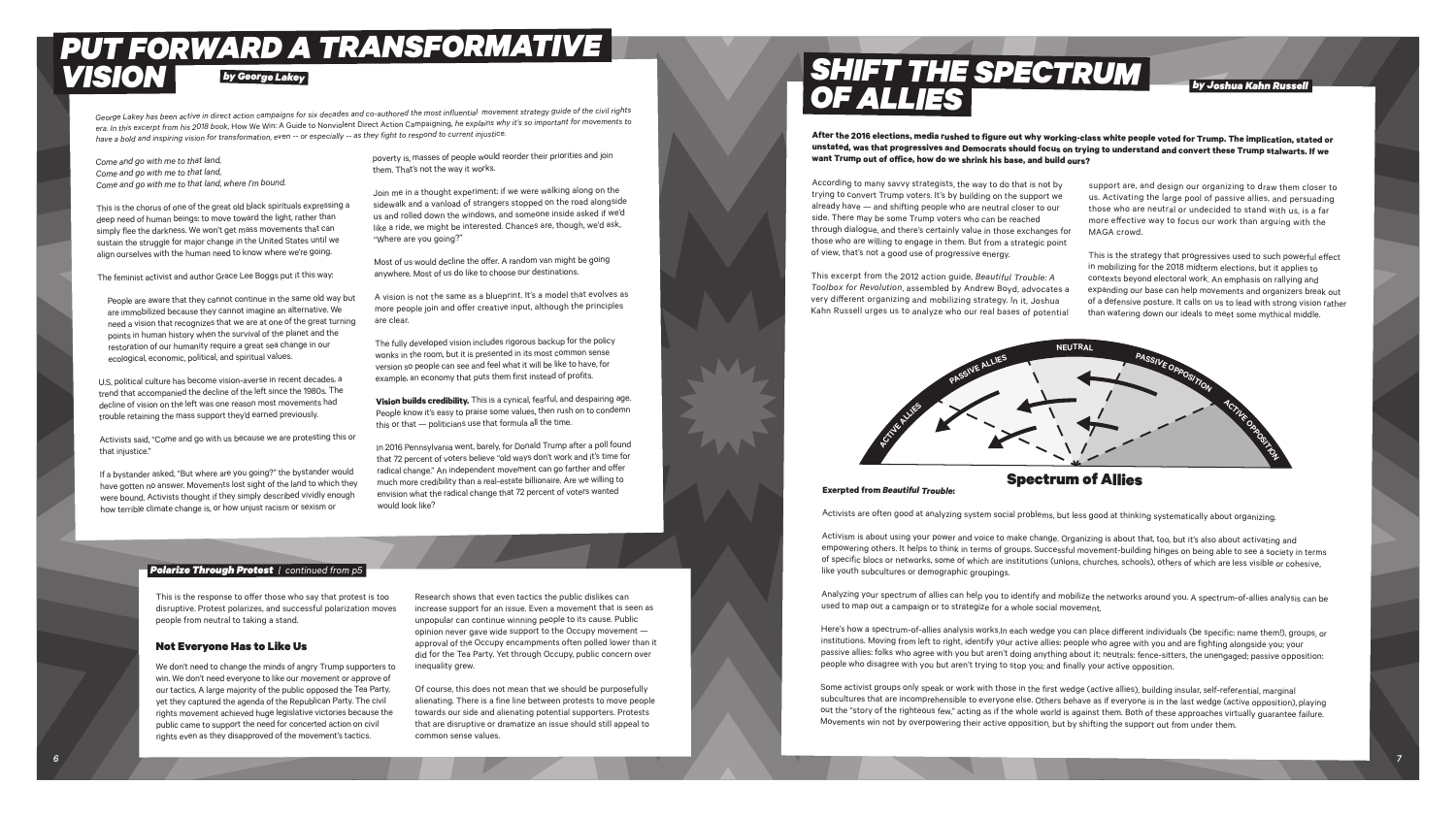

*Artwork courtesy of We Will Not Be Silent*

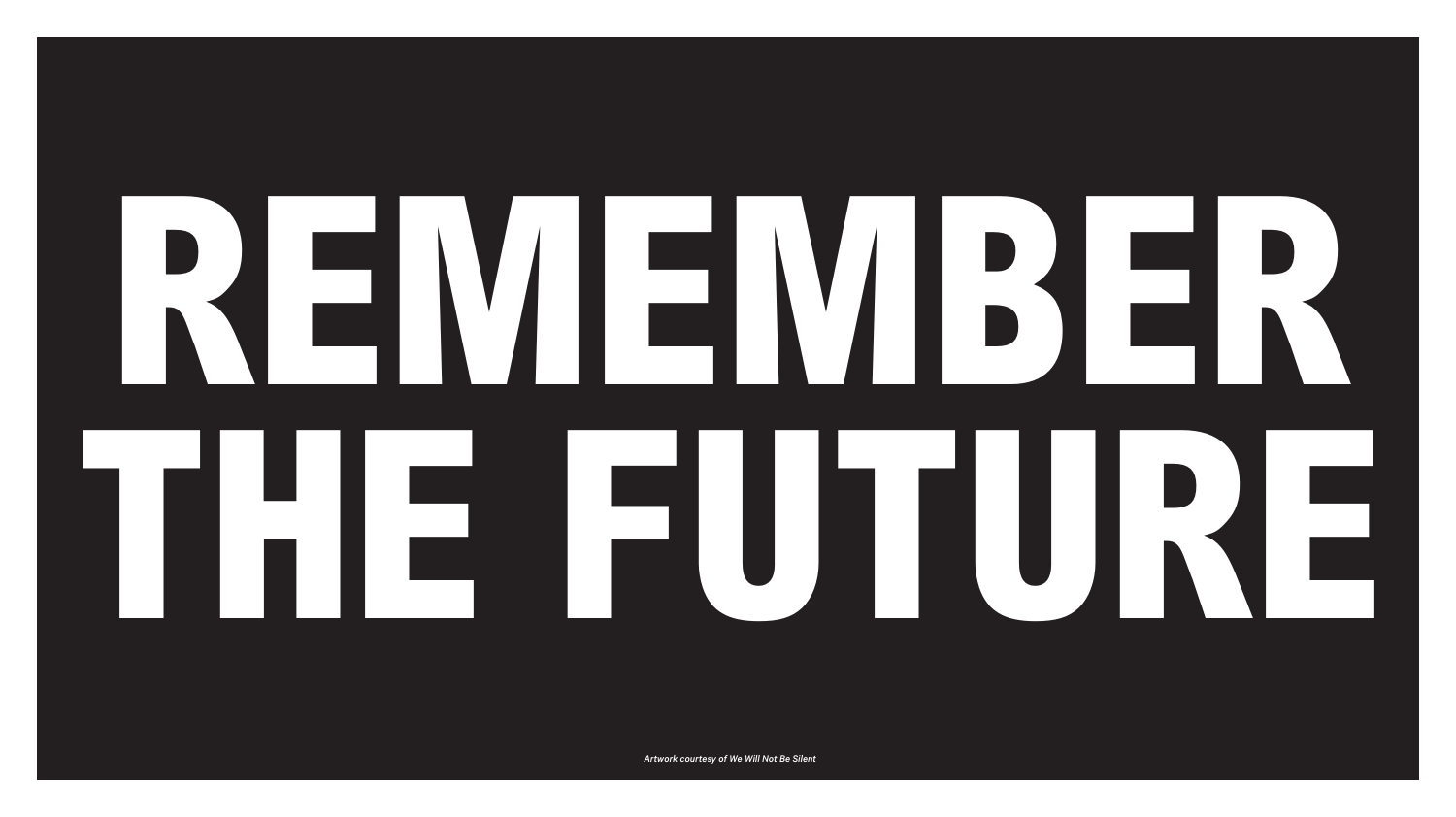The good news is that everyone and their great aunt Sally has been flooding the streets, occupying Congressional o<sup>f</sup>ices, getting out the vote, and generally throwing their hats into the ring since an unnaturally hued reality TV show host took ofice.

The ranks of the resistance have swelled with many who are new to taking political action. Welcome aboard! And while we're all glad you're here, we need to touch base about something vital: In order to build a sustainable and unstoppable movement for true justice and equity, WE MUST LISTEN TO AND FOLLOW THOSE MOST AFFECTED BY INJUSTICE.

What does that mean? Well, if seeing immigrants being rounded up and caged — children torn from their families — makes your blood boil, you're not alone. Immigrants were facing unjust detentions and deportations well before Trump took ofice, and people have been fighting to defend their rights. A number of badass immigration rights groups have been on those front lines for years — from DREAMers and RAICES to the ACLU — and you'll want to draw on their expertise and follow their leadership when joining the fight.

Or maybe the increasing visibility of police violence against black Americans has you wanting to take action? Black Lives Matter, the NAACP, Black Youth Project 100, and more have been raising awareness, protesting, and changing the conversation for many years. They have well-developed strategies for moving forward.

All this is to say: There's no need to reinvent the wheel. Before you charge ahead with good intentions, just take a minute (or 10) to do your research. Most of the core issues we've seen echoing throughout headlines these past few years — disenfranchisement, misogyny, racism, corruption — are institutional. You're not the first person to get righteously pissed off about them. That's good news, because smart, energetic people are already doing their best to fight these battles. And they need more of us on board.

This isn't to say that those already fighting the good fight have all the answers or that there isn't room for new initiatives, leadership, and vision. But what it does mean is that if you're going to act in solidarity, you first need to learn from them and get up to speed. This organizing rule of thumb holds no matter who you are: Even if you're directly affected by some forms of injustice, there are areas where you may not have the firsthand knowledge and experience that comes with, say, being queer in a heterosexist society, or disabled in a world filled with barriers to access. We all have a diferent array of privileges that afect what it's like to move through the world and what opportunities are (or aren't) available to us. Many of us aren't even aware of our privileges. We need to be ready to learn.

Our job as allies is to act, but first, and most importantly of all, it's to listen. We need to ensure we're putting those most affected at the center--those who have been in the trenches, those who understand the stakes. They know what needs to be done and how to do it. When you step up, bring your righteous fury and your open ears.



It also translates into many points of entry  $-$  opportunities to get involved and make an impact — if you know how to find them.

begin to create a sense of surge with the support you already have. Maybe you design your first protest so it's only 50 people instead of the several hundred you know you can mobilize; that way you can easily organize a larger follow-up action and convey a sense of growing impatience around your demands. Maybe you choose a very mild tactic at the beginning, like a silent vigil (or a series of ever-larger silent vigils), and only then follow up with something a little stronger like a picket line. If there are 50 people in your group who are willing to risk arrest in a nonviolent direct action, maybe you only deploy 15 of them for the first blockade, and save 35 for the next one.

> If you're not sure, that's okay  $-$  just keep that question in mind as you move on to the crucial second step: research. Set aside some dedicated time for this step. You'll likely get more clarity on how you want to contribute as you delve more deeply into di<sup>f</sup>erent

When you're thinking about ways to plan escalation, be creative. Sometimes you can do it through increasing your numbers; other times, it's by switching tactics or tone. A picket line with a brass band in the mix, for instance, will be more forceful than one that's just a group of protesters. And sometimes you can build pressure through sheer endurance, by relentlessly using the same tactic over and over again.

You will want to think, at every step of your campaign, about how to involve more people. In this era of digital organizing, groups often forget the power of paper: It's important to have something to hand out at every action that tells bystanders who you are and how they can join the effort. Give them clear information on how to connect with your group, as well as a concrete action step they can take right away, like making a phone call to the target of your protest to voice their support. If one or more of your actions generates a lot of attention, consider following up by organizing a well-publicized special meeting for new recruits and plugging them into your group's work.

Thinking in terms of sustained campaigns rather than isolated actions will also help you avoid a common activist pitfall: building your movement's identity around a tactic (like occupying), or seeing a tactic as a principle rather than a tool. Some groups will completely reject mild tactics like letter-writing or phone calls to the Congressional representatives because they see them as intrinsically weak, rather than considering where they might fit in to an unfolding series of actions. Nonviolent civil disobedience tactics can be extremely powerful, but don't use them prematurely or to the exclusion of other tactics just because they seem badass. Think carefully about when and where they'll have the greatest strategic impact, and help generate the crisis that can enable you to win.



### *Win Through Campaigns, Not Actions | continued from p5*

For starters, it helps to recognize that this movement isn't really a single movement at all. It's a complex network of many di<sup>f</sup>erent movements, organizations, small groups, and individuals. Some focus on specific issues, like immigrant rights, racial justice, or gun control; others define their work through a strategic approach, like direct action or Congressional advocacy; others have a broad agenda defined by the needs of their local community.

While it might seem simpler or more straightforward if there were a single organization or set of leaders at the helm of the resistance, the sprawling character of our movements is actually a serious strength: It allows for many forms of leadership, gives political space for many perspectives, and provides an incredible

array of possibilities for action.

First and most importantly, decide how involved you want to be and what kind of activism fits your interests, skills, and available time. Are you most motivated to work on a particular issue or issue area, like reproductive rights or climate change, or are you most interested in connecting with people in your community? Do you want to volunteer to take on specific tasks, like phone-banking, or are you interested in playing a bigger role in planning and executing actions or ongoing campaigns?

options.

You'll probably want to start with internet research, digging around to see what groups already exist in your community or the issue area you want to focus on.

Are there local a<sup>f</sup>iliates of national progressive networks like Indivisible, the ACLU's People Power Network, 350.org, Swing Left, NARAL, Sister District, or the Democratic Socialists of America? Are other groups in your community taking up resistance work? What kind of work do they do? Do they have regular meetings that

### What's the best way to get involved in the movement to resist — and, ideally, dislodge — the rogue administration in the White House? The answer is really up to you.

are open to the public? Do they have upcoming actions or events you might attend, to check out their work?

One easy way to find a way into one of these groups is to "like" them on Facebook, and then see which of your friends does, too. Talk to your friend, and see if they'll go to a meeting with you.

Going to a group's meeting is the best way to get a feel for who they are, how they work, and whether they might be a good fit for you. If you live in a small town, there might only be one or two options to explore; in a big city, there will be many. If you're new to activism, checking out a few diferent groups will give you an appreciation for the range of organizing approaches that exist in your community and a better idea of how you fit in.

If you can't find a good fit, why not start your own group? Part of the power of grassroots organizing is you don't have to wait for anyone's permission or invitation to start taking action — you can find a few friends or associates and get something going on your own. A group doesn't need to be big to make a di<sup>f</sup>erence. A small collective that meets around a kitchen table can have real impact if it takes focused and strategic action over time.

There are likely to be seasoned organizers in your community who can teach you about how to mobilize pressure, build connections, and win. Seek them out and learn from them. You may find ways to collaborate and coordinate, and you'll want to be sure you're complementing rather than duplicating or impeding work they're already doing. If they are more directly impacted by the issue at hand than you and your group are — say, they're a longstanding immigrant rights group, and your new group is looking for ways to be allies — listen hard to their perspective and ask rather than assume what you can do to be most helpful.

Whether you join an already existing group or start something on your own, there are lots of resources available to help you plan and execute an action strategy. This guide lists a number of books and action guides that can get you started, and with a little research and asking around you should be able to find experienced trainers who can help you and your group learn the nuts and bolts of strategic planning, nonviolent direct action, or whatever it is you want to learn.

# *FIND YOUR PLACE IN THE MOVEMENT*

*by L.A. Kauffma*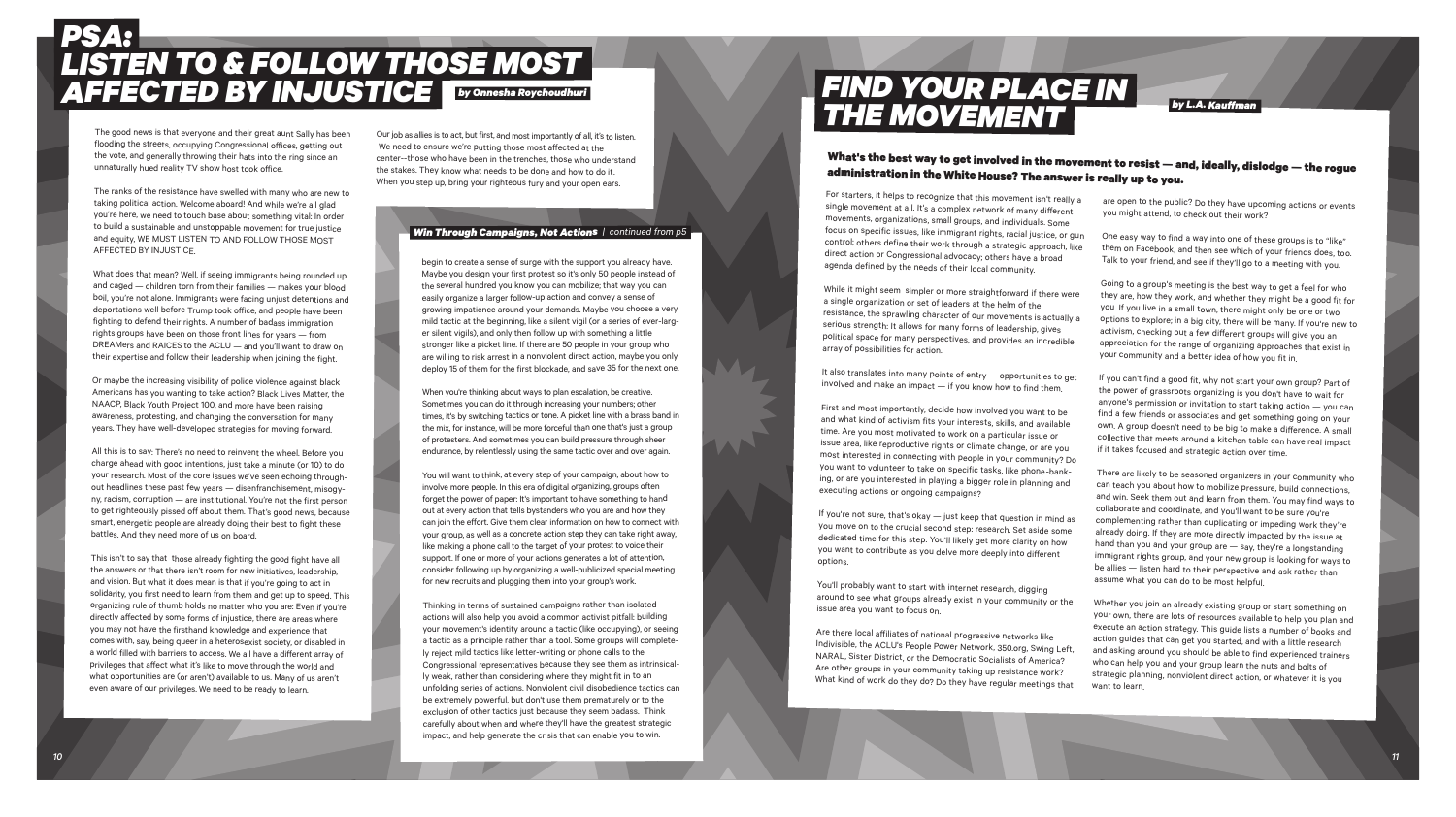Preaching to the choir gets a bad rap. But reaching out to potential and likely allies to encourage them to take political action, whether at the ballot box or in the streets? That changes everything making a more cohesive movement out of the marginalized majority that we are.

Case in point: Remember Alexandria Ocasio-Cortez's primary win? The press called it an upset, a surprising win. *Just look at what the poll numbers were!* When asked about it, Ocasio-Cortez responded that the win wasn't so surprising at all. Polls, she has rightly pointed out, usually measure voters who are "likely" to turn out. Her approach? To reach out to voters who don't normally turn out.

The notion that identity politics divides us is a bunch of malarkey: If you look at history, some of the most profound wins for American equality hinged on identity — from the Civil Rights movement to women's suffrage. And it's the most marginalized among us particularly queer brown women — who have done much of the heavy lifting for social justice throughout America's history.

The next time someone tries to tell you it's hopeless or that we need to "reach across the aisle," because we've never been more divided, tell them they're right. We've never been more divided: Over decades, the Democratic and Republican platforms have become increasingly out of touch. The real divide in America is between what the majority of us want and need, and what a tiny  $minority - a$  handful of extremists in power  $-$  have been offering.

We're seeing that now, yet again. For the past two years, unprecedented numbers of marginalized Americans have been making their voices heard through protest and escalating direct action. In fact, since the 2017 Women's March, decentralized protests have taken place in a record number of communities across the United

States. The media generally suck at covering any kind of resistance to the status quo — especially when it comes to protest and direct action. They underestimate the number of people who came out; they assume that a group of people who don't have a single, easily achievable demand are wasting their time. And because of that, media have a major blind spot around identifying what protest movements have succeeded in accomplishing.

From Occupy Wall Street to Black Lives Matter to the Women's March to the Fight for 15 to the DREAMers to climate justice, the grassroots movements of our time have worked individually and in tandem to radically alter the conversations we're having, raising our expectations of what is possible and necessary. And we're seeing a powerful sea-change: In November, record numbers of women and minorities ran for ofice and unseated the GOP majority in the House. They won in large part thanks to college-educated female voters and the formidable grassroots hustle that got out the vote.

### *Act Like The Majority We Already Are | continued from p2*

### It's time to for us to recognize our power and act like the majority we already are.

Understand the importance of pulling out from, rather than pushing into, diferent pillars of support

It is critical for a nonviolent movement to find ways to influence the behavior of the people within various pillars of support, by:

When a nonviolent movement is successful at influencing a particular pillar, members of that pillar will find ways to withdraw their support from your opponent and his/her supporters, by openly or subtly disobeying orders, by ignoring orders altogether, or by carrying orders out slowly, ineficiently and/or incompletely. Members of some pillars may also begin to openly or subtly support your movement as well.

If the people do not obey, the ruler cannot rule. Strategies for nonviolent struggle are based upon this insight.

### *Focus On The Pillars Of Support | continued from p4*

persuading them to deny their skills and knowledge, material resources, and time to your opponent(s)



# *PRINCIPLES OF EMERGENT*

*In grassroots organizing, it matters not just what we build, but how we build. When faced with the urgent need to respond to an unfolding calamity like the Trump presidency, it can be tempting to take shortcuts, to rush into responding in emergency mode. This short excerpt from adrienne maree brown's important 2017 book, Emergent Strategy: Shaping Change, Changing Worlds, invites us to reflect deeply on the consequences of the ways we organize, and the power of principled connection and action.*

The crisis is everywhere, massive massive massive.

And we are small.

But emergence notices the way small actions and connections create complex systems, patterns that become ecosystems and societies. Emergence is our inheritance as a part of this universe; it is how we change. Emergent strategy is how we intentionally change in ways that grow our capacity to embody the just and liberated worlds we long for.

*STRATEGY By adrienne maree brown*

In the study and practice of emergent strategy, there are core principles that have emerged and that guide me in learning and using this idea and method in the world. I gather them here with the expectation that they will grow.

Small is good, small is all. (The large is a reflection of the small.)

Change is constant. (Be like water.)

There is always enough time for the right work.

There is a conversation in the room that only these people at this moment can have. Find it.

Never a failure, always a lesson.

Trust the People. (If you trust the people, they become

trustworthy.)

Move at the speed of trust. Focus on critical connections more than critical mass – build the resilience by building the relationships.

Less prep, more presence.

What you pay attention to grows.

Looking for ideas to keep your actions lively, engaging, and full of impact? Gene Sharp, an influential and highly regarded scholar of collective action and popular movements, drafted a famous list of 198 methods of nonviolent protest and persuasion back in 1973. This selection highlights some of the most relevant options for this moment – use it to spark your imagination as you organize.

### **Formal Statements**

- 1. Public speeches
- 2. Letters of opposition or support
- 3. Declarations by organizations and institutions
- 4. Signed public statements
- 5. Group or mass petitions

### **Communications with a Wider Audience**

- 6. Slogans, caricatures, and symbols
- 7. Banners, posters, and displayed communications
- 8. Leaflets, pamphlets, and books
- 9. Newspapers and journals
- 10. Records, radio, and television
- 11. Skywriting and earthwriting

### **Group Representations**

- 12. Deputations
- 13. Mock awards
- 14. Group lobbying
- 15. Picketing

### **Symbolic Public Acts**

- 16. Displays of flags and symbolic colors
- 17. Wearing of symbols
- 18. Prayer and worship
- 19. Delivering symbolic objects
- 20. Protest disrobings
- 21. Destruction of own property
- 22. Symbolic lights
- 23. Paint as protest

### **Pressures on Individuals**

- 24. "Haunting" oficials
- 25. Taunting oficials
- 26. Vigils

### **Drama and Music**

27. Humorous skits and pranks 28. Performances of plays and music 29. Singing

*By Gene Sharp METHODS OF NONVIOLENT PROTEST AND PERSUASION*

*Continued | p15*